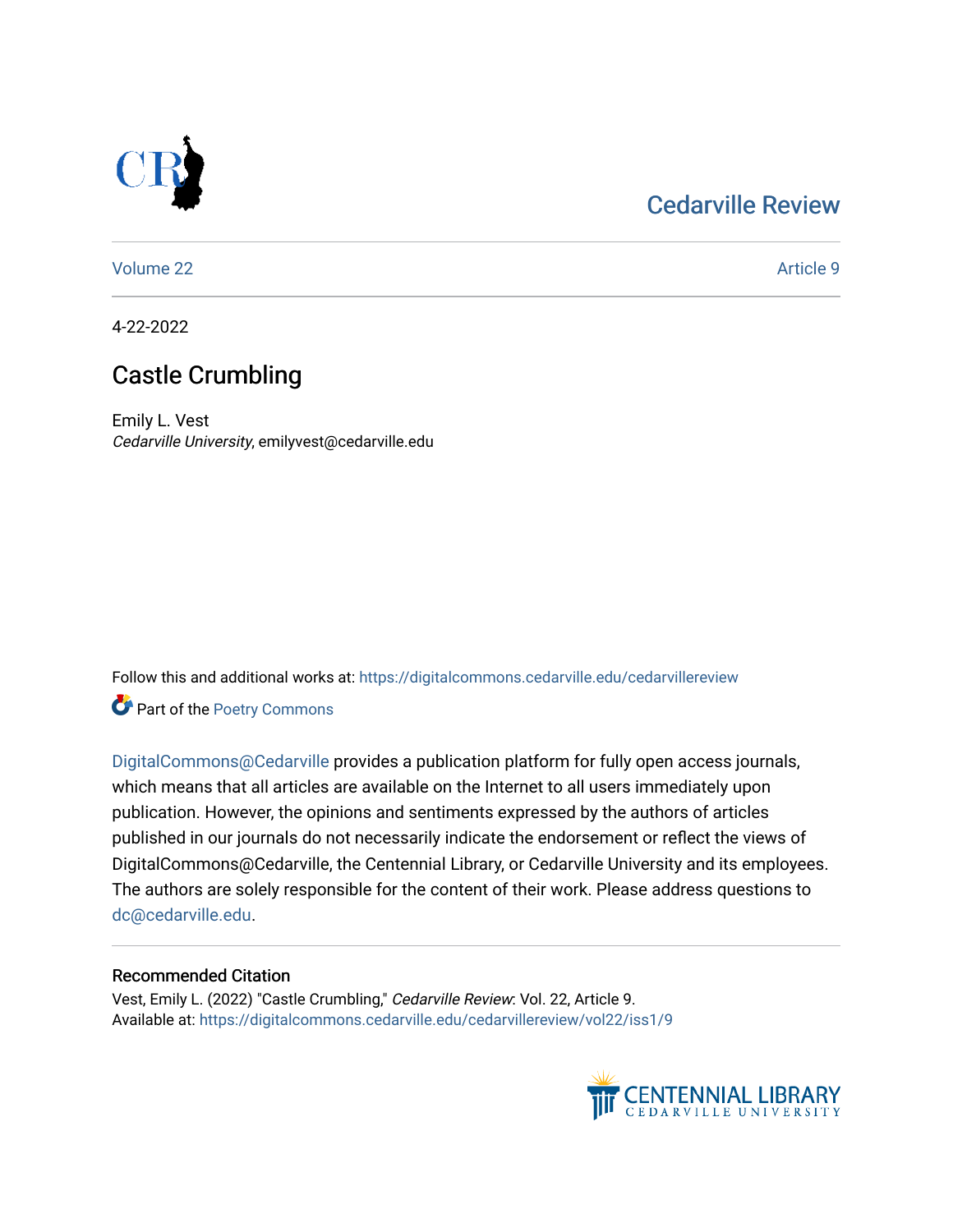## Castle Crumbling

#### Description

Castle Crumbling is an extended metaphor poem illustrating the futility of holding together temporary, earthly "sandcastles" in the face of inevitable waves of change. I use Biblical references to Matthew 7 in which Jesus talks about how the foolish man built his house upon the sand, instead of a firm rock foundation. The second stanza is intentionally arranged to give the appearance of it falling apart, just like the sandcastle in the poem.

## Creative Commons License



This work is licensed under a [Creative Commons Attribution-Noncommercial-No Derivative Works 4.0](http://creativecommons.org/licenses/by-nc-nd/4.0/) [License](http://creativecommons.org/licenses/by-nc-nd/4.0/).